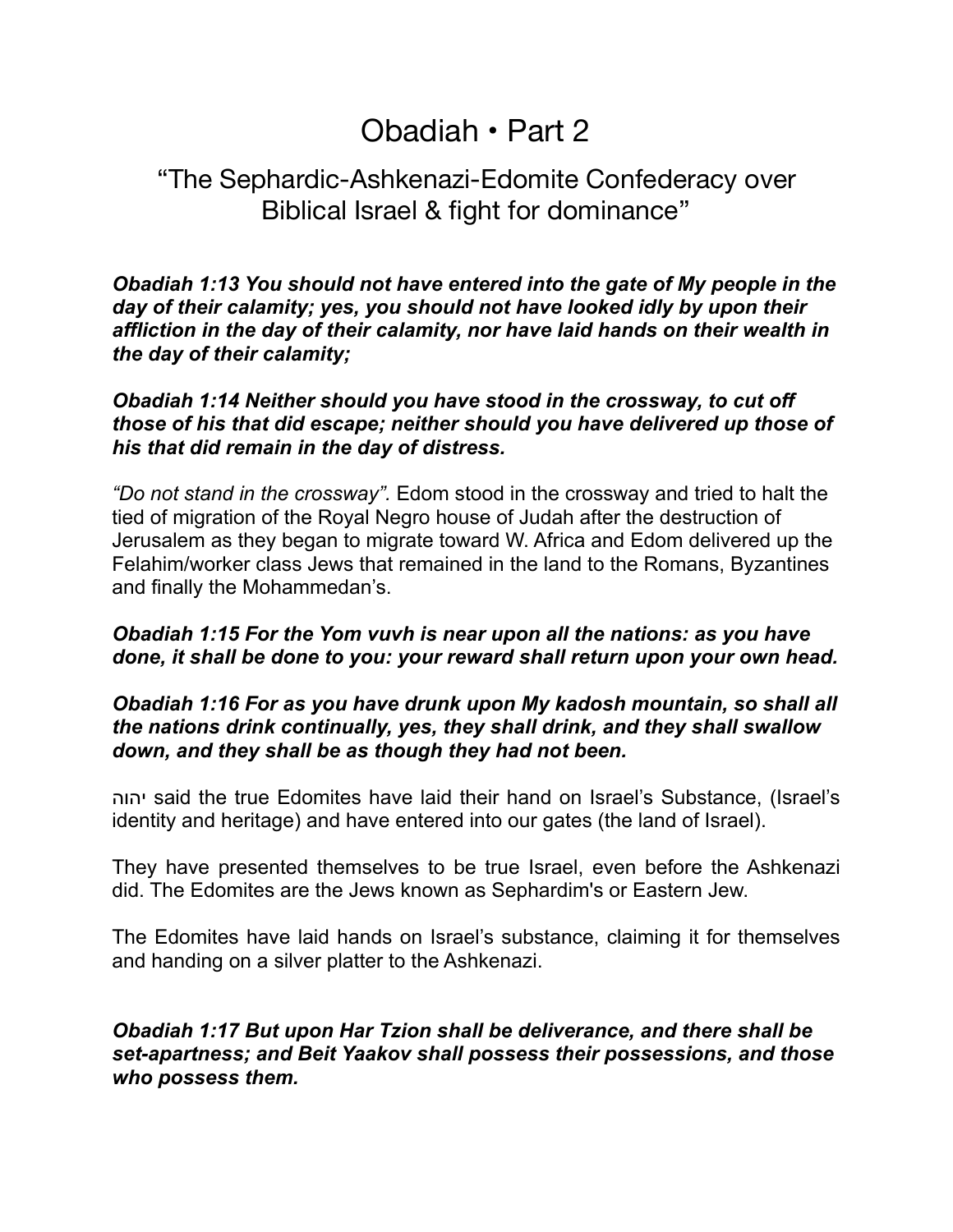The self titled "Jews" that were abundant in Western Europe before WWII were actually descended from Canaanites, from Gomer, from Togarmah, from Ashkenaz.

Jacob and Joseph are fire and flame.

יהוה says that just as Edom has drunk upon his mountain (land) so shall the Heathen come and drink and swallow down, and Edom shall be as though they had not been.

The heathen shall come in and take over leaving Edom so far behind, it'll shall be as if they never existed.

*Obadiah 1:18 And Beit Yaakov shall be a fire, and Beit Yoseph the flame, and Beit Esav for stubble, and they shall kindle them, and devour them; and there shall not be any remaining of Beit Esav; for vuvh has spoken it.* 

*Obadiah 1:19 And they of the south shall possess the Har of Esav; and they of the plain the Plishtim: and they shall possess the fields of Efrayim, and the fields of Shomron: and Benyamin shall possess Gilad.* 

## *Obadiah 1:20 And the captivity of this host of the children of Yisrael shall possess that of the Kanaanites, even to Tzarfat; and the captivity of Yahrushalayim, which is in Sepharad, shall possess the cities of the south.*

"Canaanites" means Germany where the majority of Ashkenazi settled, Zarephath means France and Britain, Sepharad means Spain.

The Book of Obadiah ends with the comforting of Zion and with the Sons of Joseph destroying Edom.

# *Obadiah 1:18 "And the house of Jacob shall be a fire, and the house of Joseph a flame, and the house of Esau stubble, and they shall kindle in them, and devour them; and there shall not be any remaining of the house of Esau; for the יהוה hath spoken it" .*

 *"And it came to pass, when Rachel had borne Joseph, that Jacob said unto Laban, Send me away, that I may go unto my own place, and to my country" (Genesis 30;25).* 

What difference did the birth of Joseph make?

Jacob foresaw that the seed of Esau is not destined to be delivered into the hands of anyone, save Joseph, as it says: